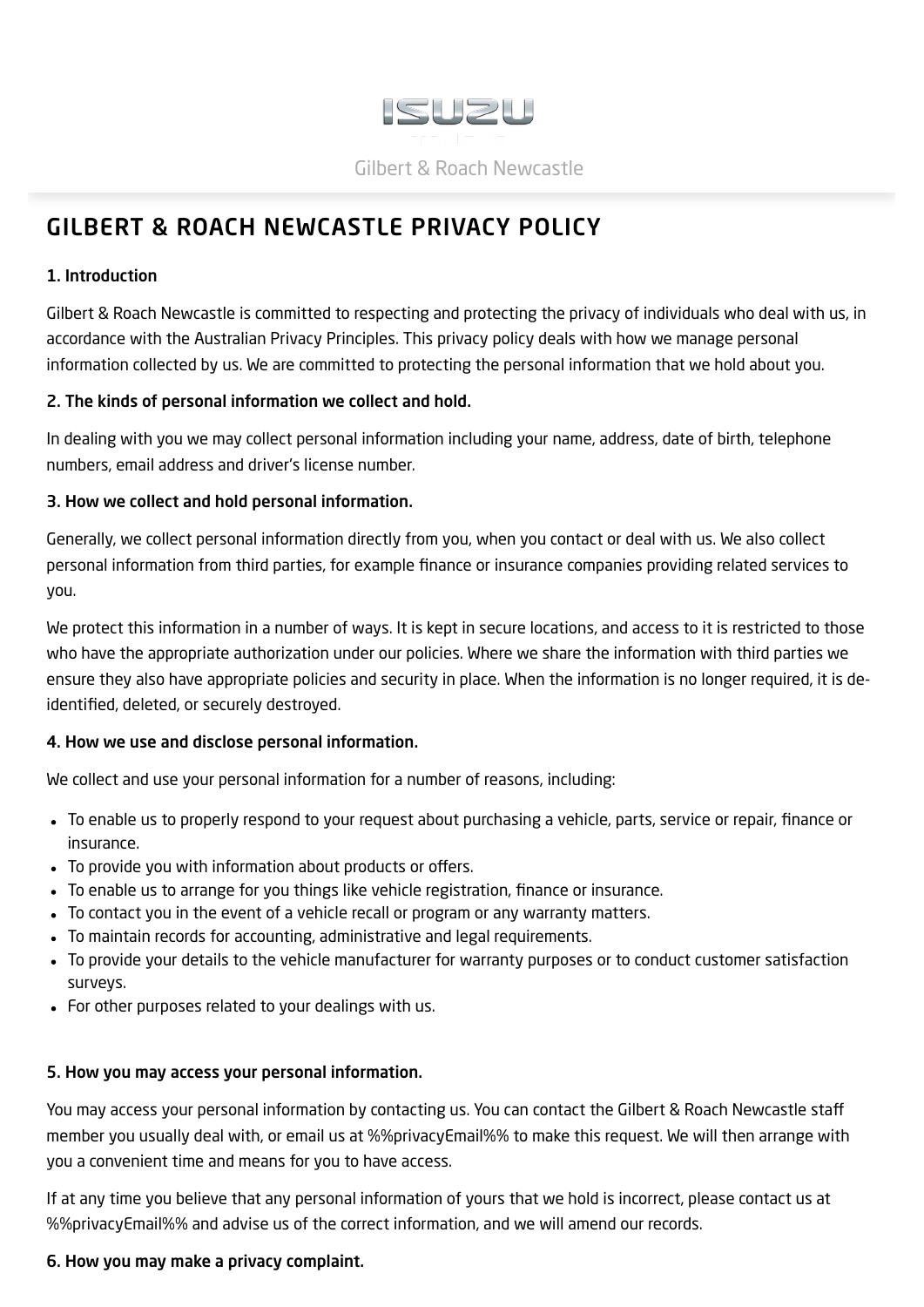complaint and respond to you with our findings and our proposed action, within 30 days. In the event you are dissatisfied with the outcome of the complaint of the investigation, you may refer your complaint to the Office of the Australian Information Commissioner.

## 7. Transfer of personal information overseas.

Gilbert & Roach Newcastle may disclose personal information (including credit information) to overseas recipients in order to provide their products and/ or services and for administrative or other management purposes.

Our business is affiliated with other businesses located overseas, such as vehicle manufacturers and original equipment manufacturers. In the course of doing business with you, we are likely to disclose some of your personal information to overseas recipients. However, we will only do so where:

- it is necessary to complete the transaction you have entered into; and
- you have provided consent; or
- we believe on reasonable grounds that the overseas recipient is required to deal with your personal information by enforceable laws which are similar to the requirements under the APPs; or
- it is otherwise permitted by law.

While it is not practicable to list every country in which such recipients may be located, recipients of such disclosures is likely to include countries where the parent company of our franchises exist, such as Japan and Germany.

#### 8. Changes to our policy

This Privacy Policy was updated in March 2014. We may update it from time to time at our discretion.

Our Contact details are:

Gilbert & Roach Newcastle Address: 320 Pacific Highway, Newcastle (Hexham), NSW 2322 Phone: (02) 4964 8641

#### 9. Links to Other Sites

This site contains links to other Websites. We are not responsible for the Privacy Policies of other sites.

[Back](#page-0-0) To Top

| <b>TRUCK RANGE</b>  | <b>BUYING</b>                      |
|---------------------|------------------------------------|
| N Series            | <b>Isuzu Trucks Special Offers</b> |
| <b>F</b> Series     | <b>Local Special Offers</b>        |
| <b>FX Series</b>    | New Trucks                         |
| <b>FY Series</b>    | Demo Trucks                        |
| Giga Series         | Used Trucks                        |
|                     | Finance                            |
| <b>APPLICATIONS</b> | Fleet                              |
| <b>Tippers</b>      | Request a Brochure                 |
|                     | Request a Quote                    |